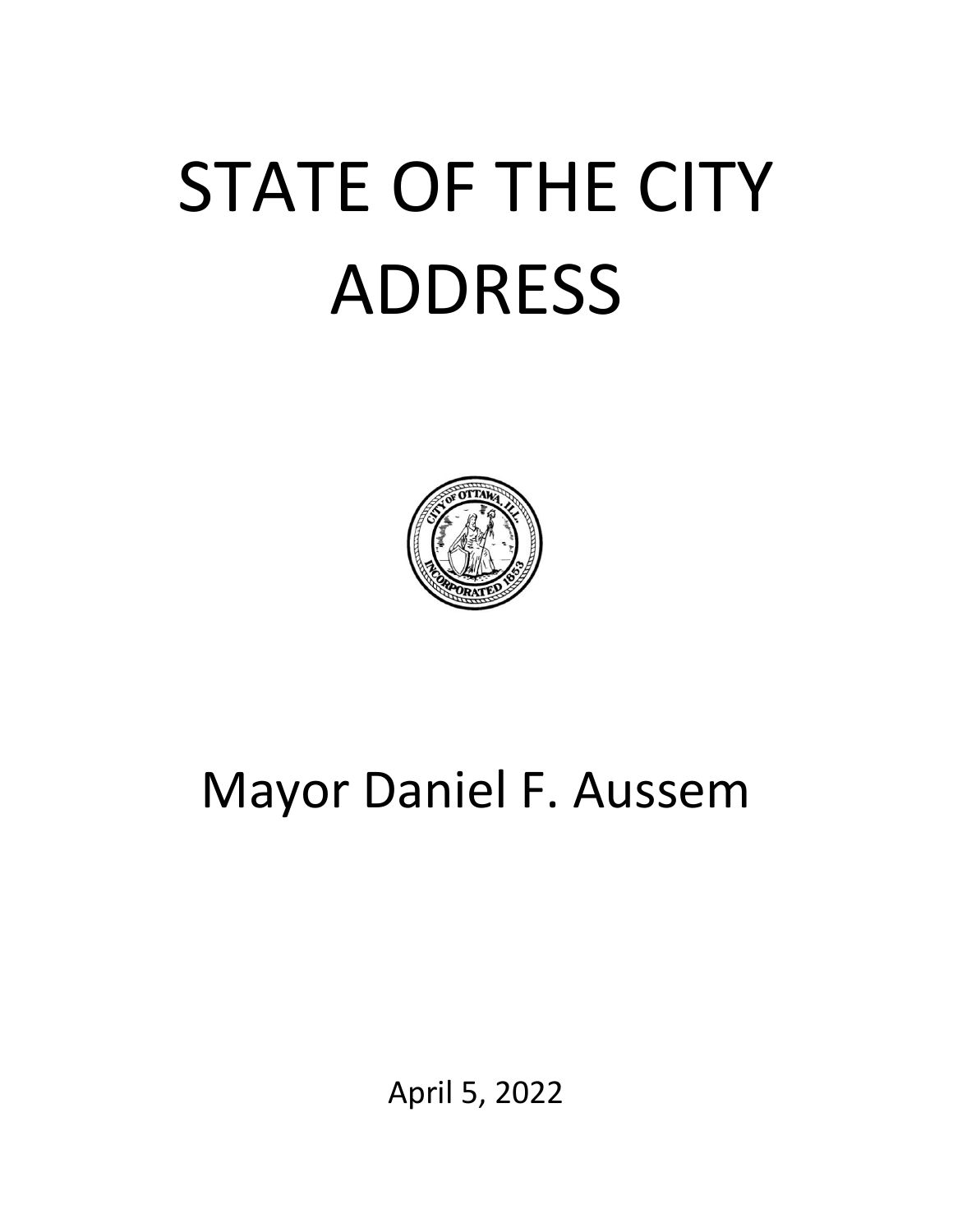The City of Ottawa has just over 18,000 residents and operates under the Commission form of Government where each of the four commissioners and the mayor have a department that they are in charge of. We operate on an annual budget from May 1st to April 30<sup>th.</sup>

The City is adopting a new comprehensive plan that will incorporate plans for the I-80 & Rte. 71 interchange and the Rte. 6 and Rte. 23 area along with a new Riverfront where the former Central School was located. The YMCA project will be breaking ground in June on their \$24 million project and should spur additional development in the waterfront area. We also have a Riverboat locating near the former Rescue Squad docks. The Sainte Genevieve will provide scenic cruises along the Illinois River offering cocktails and appetizers.

The City will continue efforts to preserve its historic commercial buildings and beautify the downtown. We are planning a long-range commitment to resurface the alleys downtown and, in some areas, relocate utilities underground.

We are also seeing an expansion in residential growth primarily at Heritage Harbor on the East side of town. This past year we had just under \$10 mil in residential construction and \$7.2 mil in commercial projects.

#### **CITY FINANCES – FY 2021 and FY 2022**

- The City of Ottawa does not have excessive surpluses, but operates in adherence to its budget, effectively deploying collected revenues and grant funding.
- The City's General Corporate Fund (the City's main operating account) is operating with a balanced budget.
- Tax revenues for the current budget ending April 30, 2022 are projected to comprise 78% of total General Fund Revenues (the City's main operating account). This is consistent with prior years.
	- o Approximately 17% of tax revenues are from Property Taxes
	- o Approximately 50% of tax revenues are from Sales Taxes
	- o Total budgeted General Fund Revenues for FY 2022 are \$18.2 million, similar to FY 2021 which were projected at \$18.1 million
- Sales Tax Revenues continue to account for an increasing portion of the City's General Fund tax revenues.
- When considering all City Funds, Property Taxes account for a larger portion of overall revenues.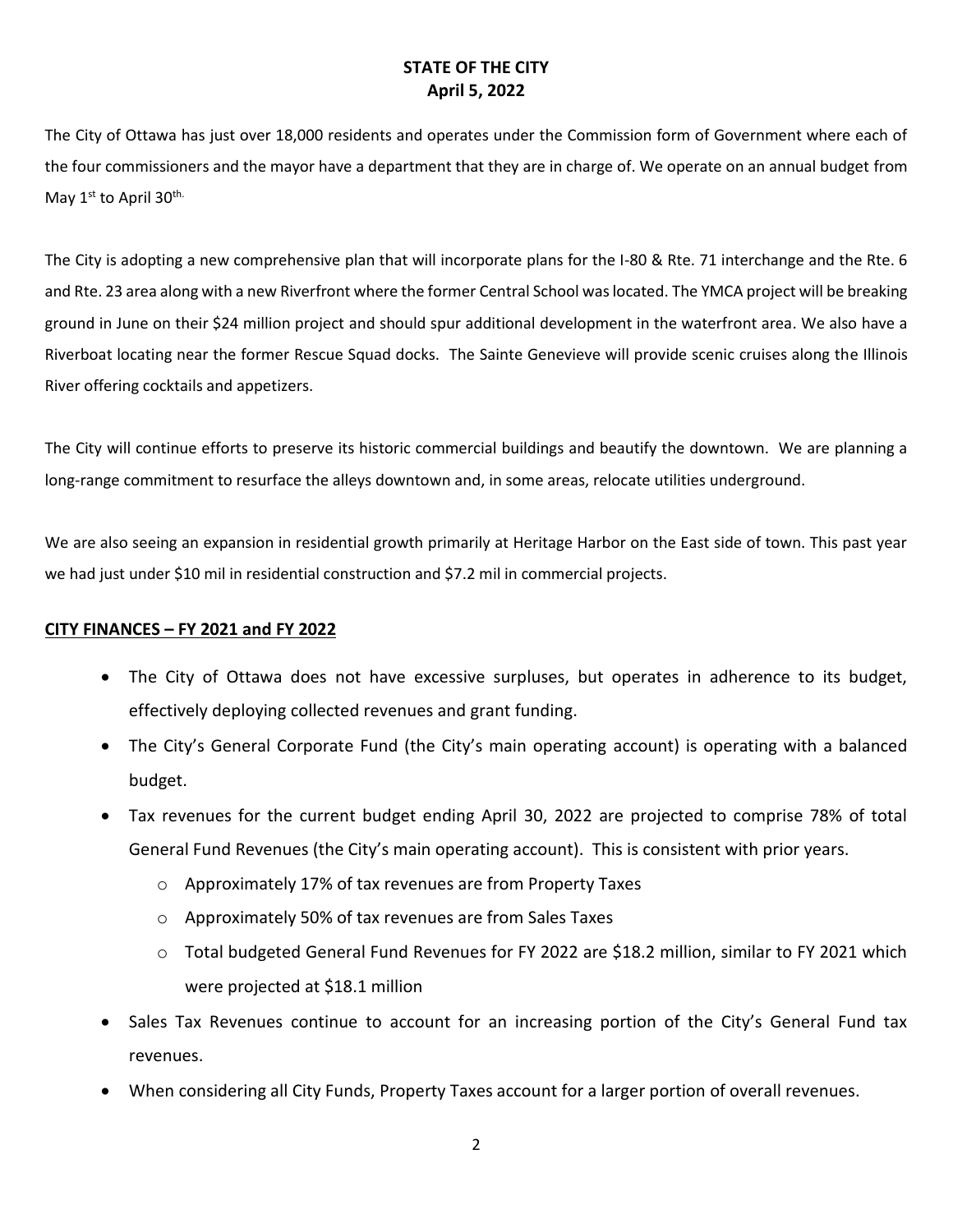- The Equalized Assessed Valuation (EAV) which forms the basis of Property Tax revenues is projected to increase this coming year for the seventh consecutive year after four prior years of successive modest declines.
- The City has effectively utilized Tax Increment Financing Districts and Enterprise Zones incentives to encourage new business development.
- The City has consistently funded each of its employee pension fund obligations the actuarially recommend amounts.
- The City consistently operates its business-type activities, primarily its water and wastewater treatment operations at a modest profit.
- The City issued two separate bond issues in calendar year 2021. An issuance of \$8.9 million was to finance various capital improvement including construction of the Long-Term Control Plan Manhole and Sewer Pipe Rehabilitation Project which has been planned over a number of years to provide further separation in the City's wastewater and stormwater systems. The other issuance, in the amount of \$4.5 million was to finance additional capital improvements including the construction of the Route 71 watermain extension. The debt is to be serviced and repaid from incremental taxes in TIF district project areas, water and wastewater funds, and if necessary, with City general obligation potential support.
- The City of Ottawa received bond ratings for each of the 2021 bond issuances. The bond issuances were insured. Standard and Poors assigned a rating of AA (Stable Outlook), and Moody's an underlying credit rating of A3. Each is categorized as indicating a "very strong" capacity to meet financial commitments.
- The City's outstanding debt is significantly below the State imposed limit and all obligations have been paid as agreed.
- The City has prudently managed the resources available to it, stayed within its budgetary projections, proactively sought grant funding, and effectively utilized debt for financing necessary projects.

#### **Ottawa FY 2021 Grants**

#### **COVID**

- \$397,200 Downstate Small Business Stabilization
- \$714,750 CURE Economic Support to businesses
- \$81,232 FEMA RPA for Ottawa Food Basket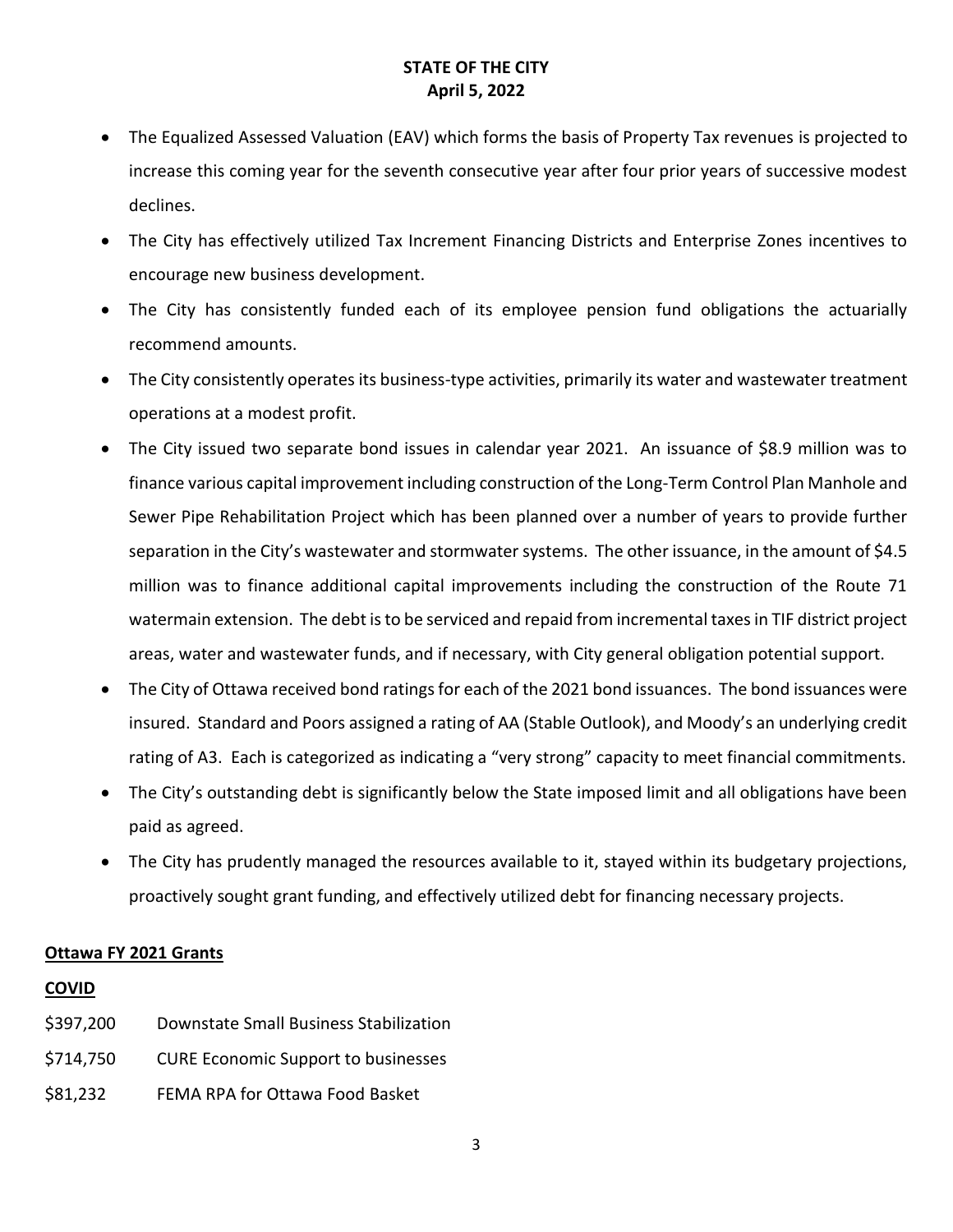#### \$2,455,560 ARPA SLFRF Allocation

\$3,648,742

#### **NCAT**

| \$1,053,585 | NCAT Bus Shelter, Cameras & Vehicles |  |  |
|-------------|--------------------------------------|--|--|
|-------------|--------------------------------------|--|--|

- \$307,579 Operating Funds Federal Section 5311
- \$1,866,300 State Downstate Operating Assistance Program (DOAP)
- \$933,239 Federal Relief Funds through CARES Act
- \$349,888 Building renovation for maintenance garage

\$4,510,591

#### **Miscellaneous**

| \$14,687    | <b>IEMA REP Grant - Fire Department</b>                           |
|-------------|-------------------------------------------------------------------|
| \$18,000    | Morton Arboretum Tree Inventory & Management Plan                 |
| \$250,000   | IHDA Strong communities Program (Blighted homes demo)             |
| \$18,250    | Historic Preservation/IDNR - CLG - Downtown Design Guidelines     |
| \$550,000   | <b>CSO Sanitary Separation</b>                                    |
| \$500,000   | Lance Yednock water replacements (in lieu of Downtown Waterfront) |
| \$2,000,000 | <b>IDOT EDP for Stevenson Road</b>                                |
| \$2,489,571 | <b>EDA for Stevenson Road</b>                                     |
| \$5,840,508 | Total                                                             |
| .           |                                                                   |

#### **Port District**

\$9,770,750 Ottawa Port District – relocate IL Railway switchyard

#### **TOTAL \$23,770,591**

#### **Fire Department**

Despite facing several challenges in 2021, the Ottawa Fire Department maintained its pride and tradition and accomplished the tasks at hand. Ottawa Fire Fighter Paramedics remained on the frontline battling the COVID pandemic. In 2021 the Ottawa Fire Department responded to 4,154 emergency responses. Requests for EMS ambulance service increased to a record 3,333 calls.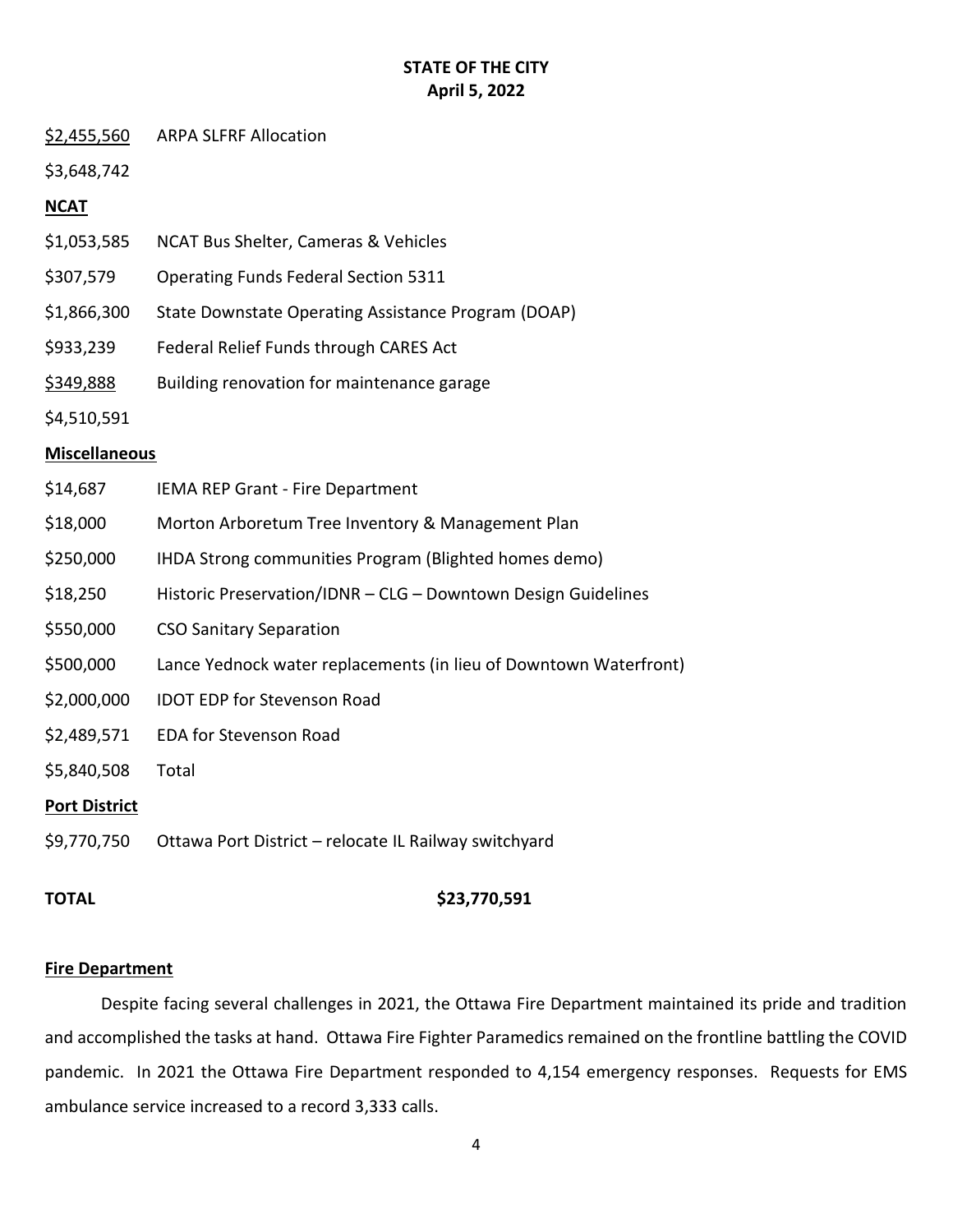Additionally, members of the Ottawa Fire Department participated on specialty teams for MABAS 25. These specialty teams were active throughout the county responding to hazardous material, technical rescue, and water rescue calls.

The Ottawa Fire Department is composed of 18 fire fighters, 6 lieutenants, 3 captains, a records keeper, a deputy chief and chief. These dedicated professionals operate out of two stations that protect the City of Ottawa's 15.52 square miles.

#### **Police Department**

The Ottawa Police Department, comprised of 24 patrol officers, five sergeants, 5 corporals, 2 captains, 1 chief, 15 telecommunicators and 1 IT person, has continued to maintain its long time standing as one of the most professional and progressive law enforcement agencies in the area. This is done, among other things, through the continued support of established, successful programs such as the Peer Jury, aimed at keeping young, first-time offenders out of the juvenile court system, and programs such as the Ottawa Police Department's Child Abduction Response (CART) Team, intended to create quick, structured investigative and search process meant to bring endangered children home safely. The Ottawa Police Department has trained each member in CIT (crisis intervention) which better equips officers in dealing with the mentally ill. The Ottawa Police Department prides itself in working with and educating the community. This is done by offering private businesses A.L.I.C.E. training which is an active shooter response training as well as offering education identity theft/fraud to those who are in high-risk groups such as long term care facilities.

#### **Public Works Administration**

| 2021 Streets                                              | <b>Approximate Cost</b> |
|-----------------------------------------------------------|-------------------------|
| Resurfaced 20 blocks and the Upper Jordan Lot Parking Lot | 680,000<br>S.           |
| Resurfaced 31 alleys                                      | 400,000<br>S.           |
| Reconstructed 3 blocks with concrete pavement             | 615,000<br>S.           |
| Reconstructed the Thornton Park parking lot               | 115,000<br>S.           |
| Reconstructed the Hassel Parking Lot                      | 173,000                 |
| <b>Total Street Program</b>                               | \$1,983,000             |

5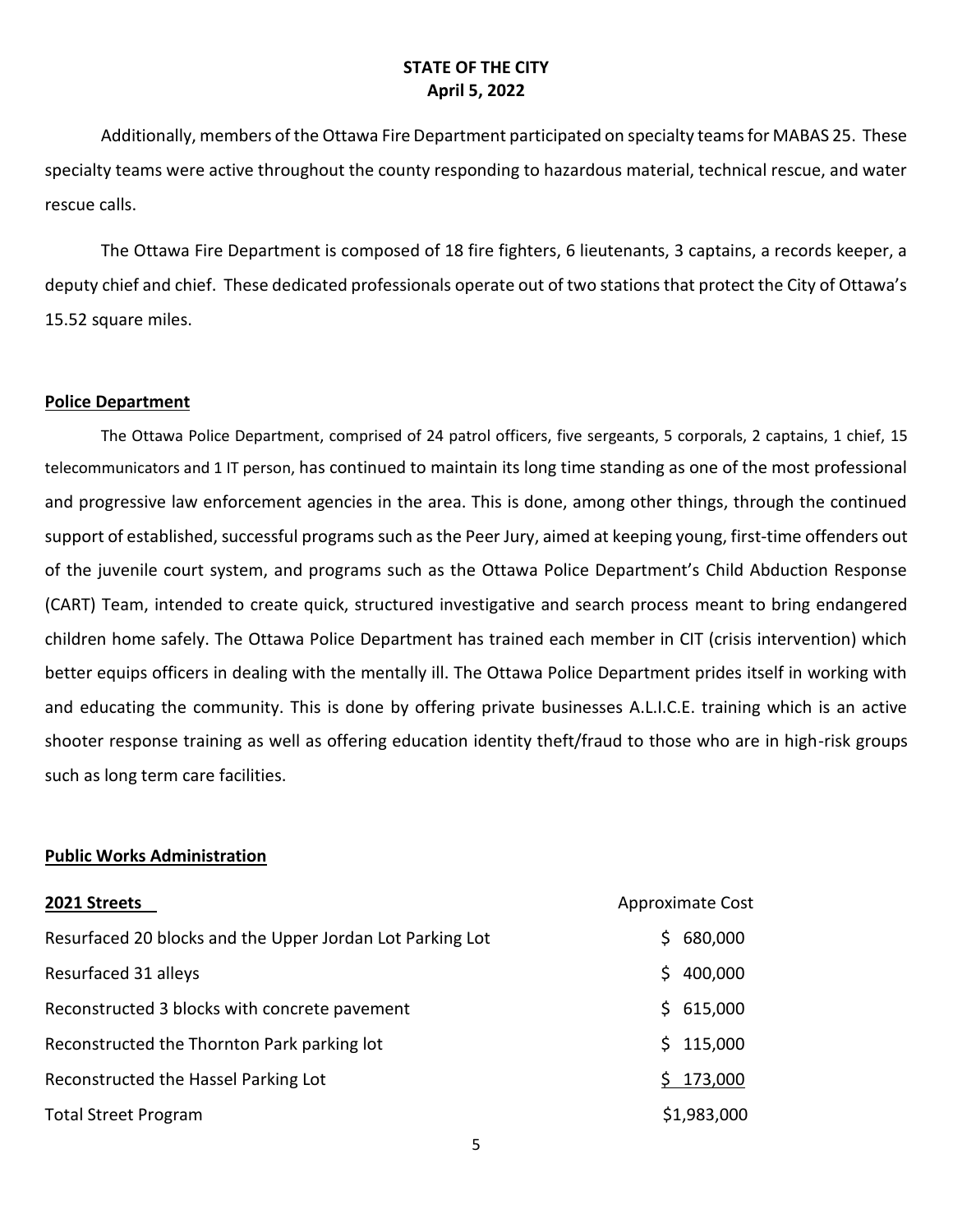Total length = 22,800 feet (4.32 miles) (23 blocks and 31 alleys)

Total curb replacement = 5,560 feet in 23 blocks (including 3 full block replacements) with 59 sidewalk ramps

#### **Water**

#### **Illinois Route 71 Water Main Extension**

Bids were received on March 31, 2021, for an approximate 10,600 feet of 12-inch and 16-inch watermain and associated appurtenances installed using conventional open cut methods and an approximate 3,700 feet of 16-inch diameter water main using directional drilling methods at a total cost of \$4,249,814.95. Project construction is complete.

#### **Illinois River Crossing Lift Station**

The Work includes the construction of a new sanitary lift station, manholes, force main, demolition of the existing lift station, associated appurtenances, and restoration.

Bids were received and awarded at a cost of \$3,734,700.00.

Construction has commenced with most of the foundation walls being completed. The completion date for the project is estimated for late spring or early summer of 2022.

#### **2022 Water Main Replacements**

Projects selected for 2022 include:

- 1. East Joliet Street from Scott Street to Post Street
- 2. Illinois Route 23 from the Dollar General to McKinley Road
- 3. Fern Street from Ottawa Avenue to Cactus Street

The total construction cost has been estimated at approximately \$1,400,000.00. Engineering design has begun completed with bidding and construction expected for late spring of 2022.

#### **Water Treatment Plant Generator**

An emergency stand by generator has been designed for installation at the water treatment plant. The generator will provide power to the water plant during power outages from the utility company.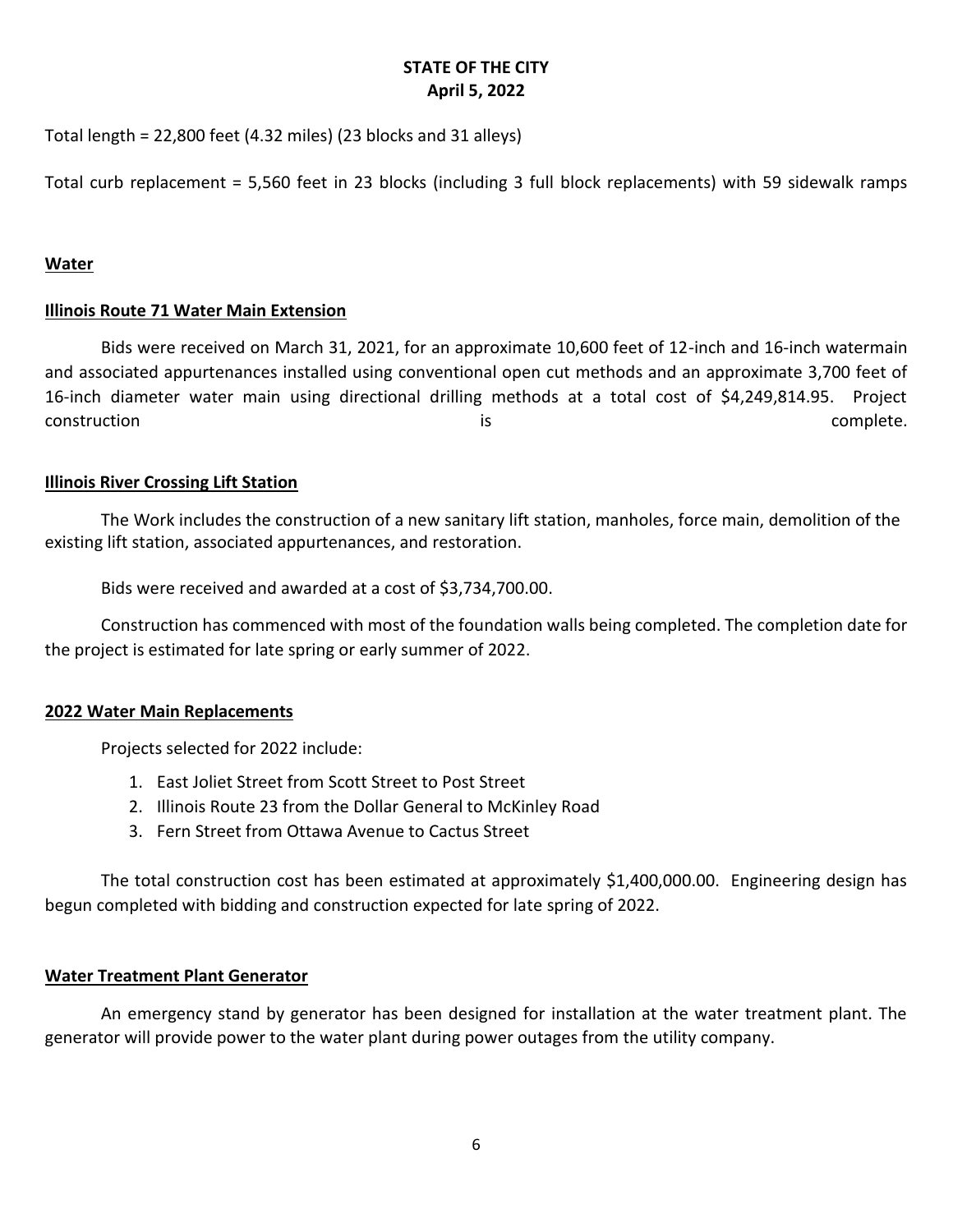The generator is currently in production and expected to be installed in the spring of 2022 at a total cost of \$85,695.00.

| <b>Wastewater/CSO</b>                                                                                                            | Approximate Cost |
|----------------------------------------------------------------------------------------------------------------------------------|------------------|
| Long Term Control Plan Element 8.1 & 8.10<br>$\bullet$<br>Sanitary Sewer Lining (Construction in Progress)                       | \$8,540,000      |
| Long Term Control Plan Element 8.2 CSSA 004, 014 & 017<br>$\bullet$<br>Sewer Separation at Third & Fourth Avenue (Bidding Phase) | \$1,000,000      |
| Long Term Control Plan Element 8.2 CSSA 002<br>$\bullet$<br>Sewer Separation Various Streets in CSSA 002 (Design Phase)          | \$1,500,000      |

#### **Fields Hill Sanitary Sewer Extension**

Engineering design has begun for an approximate 5,000 feet sanitary sewer extension to serve residence along Caton Road, Fields Place and Lincoln Road. The preliminary cost of the extension has been estimated at approximately \$1,500,000. A construction completion date is not known at this time.

#### **Timber Lane Sanitary Sewer Extension**

Engineering design has begun for an approximate 1,000 feet sanitary sewer extension to serve residence along Timber Lane. The preliminary cost of the extension has been estimated at approximately \$250,000. A construction completion date is not known at this time.

| Parks     |                                                      | Approximate Cost |
|-----------|------------------------------------------------------|------------------|
| $\bullet$ | East Side Park Basketball Court                      | \$40,000         |
| $\bullet$ | Allen Park Sea Wall Repairs                          | \$250,000        |
| $\bullet$ | <b>Recondition Fox River Docks</b>                   | \$5,000          |
| $\bullet$ | Thornton Park Splash Pad and Upgrades (Construction) | \$610,000        |
| $\bullet$ | Dayton Bluffs Preserve Improvements                  | \$35,000         |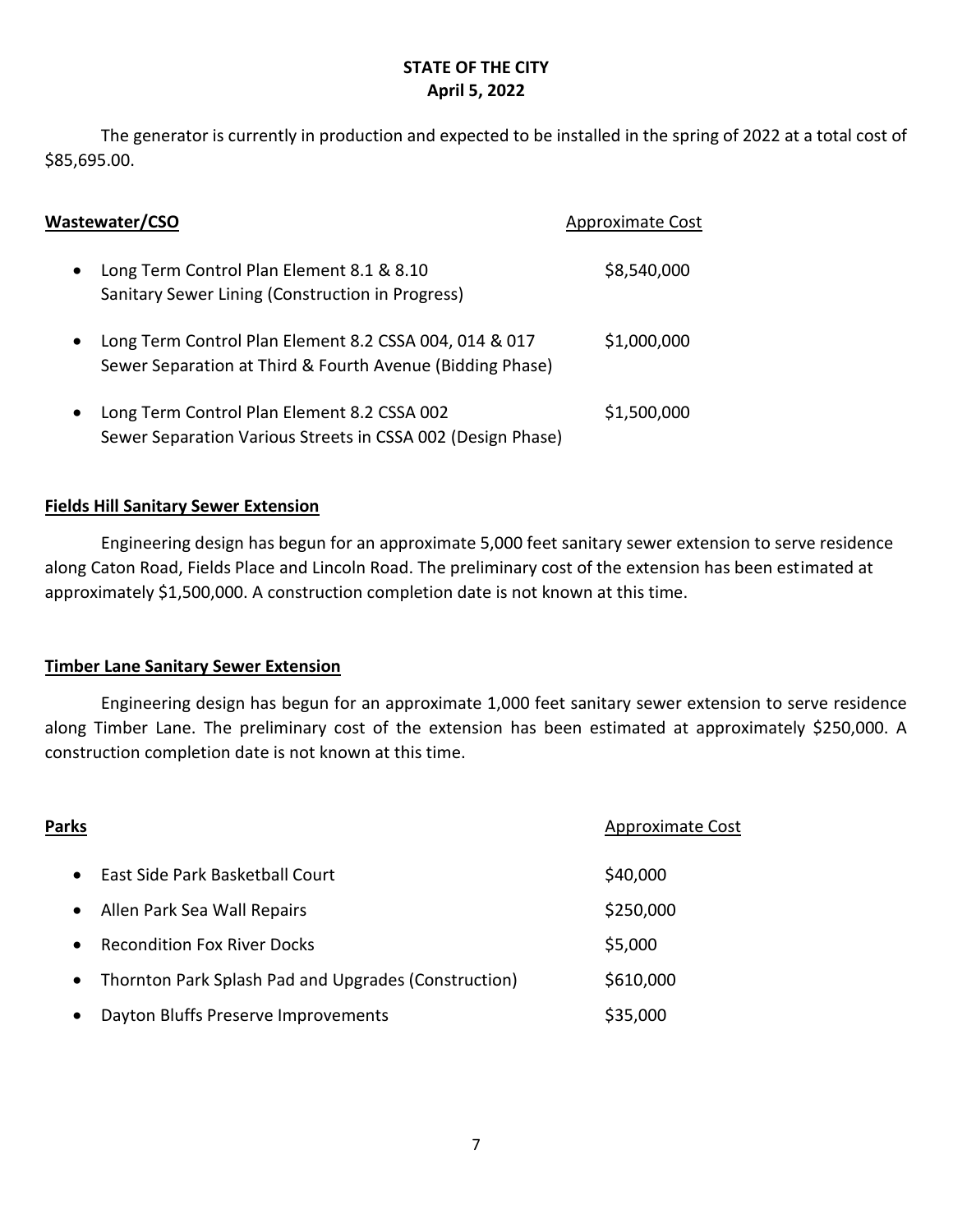#### **2021 SUMMARY OF PERMITS ISSUED BY BUILDING DEPARTMENT**

Residential Building Permits:

- Permits issued: 116
- Construction value: \$9,933,989.00
- Permit fees collected: \$19,916.00

Commercial Building Permits:

- Permits issued: 18
- Construction value: \$7,241,420.00
- Permits fees collected: \$15,277.00

Fence Permits:

- Permits issued: 125
- Permit fees collected: \$5,875.00

Pool/Hot Tub Permits:

- Permits issued: 35
- Permit fees collected: \$1,000.00

Demolition Permits:

- Permits issued: 16
- Permit fees collected: \$750.00

Floodplain Permits:

• Permits issued: 3

Sign Permits:

- Permits issued: 32
- Permit fees collected: \$1,064.00

Business Registration Program:

- Permits issued: 30
- Permit fees collected: \$2,900.00

General Contractor Registrations:

- Licenses issued: 282
- License fees collected: \$28,200.00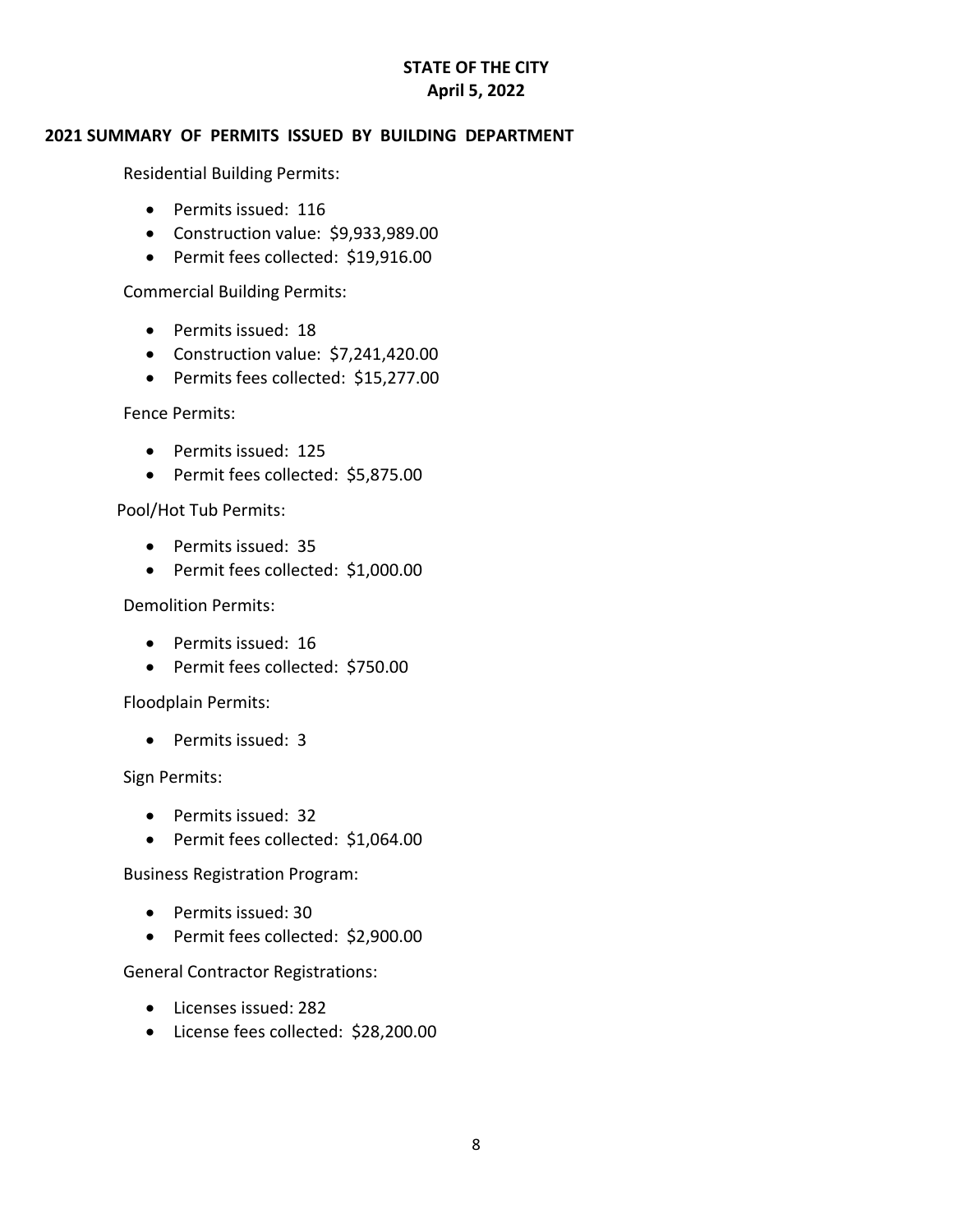### **Ordinance Report**

Jan 2021 thru Dec 2022

#### Inspections:

| <b>Nuisance Inspections</b>           | 594                          |
|---------------------------------------|------------------------------|
| Sewer, Water, Street, Other Utility   | 13                           |
| <b>Street Permits</b>                 | 0                            |
| Subdivision and Jobsite               | $\mathbf 0$                  |
| Street and Right of Way               | 52                           |
| Sidewalk program                      | $\mathbf{1}$                 |
| Misc. Building and Zoning Inspections | 49                           |
| <b>Tree Inspections</b>               | 568                          |
| <b>Total Inspections</b>              | 1296                         |
| Nuisance Notices posted or sent       | 257                          |
| Door Hanger Notices                   | 181                          |
| <b>Nuisance Citations</b>             | 25                           |
| Nuisance files opened                 | 528                          |
| Nuisance files closed                 | 473                          |
| Building, Zoning, Misc. notices Sent  | 1                            |
| <b>Tree Removal Permits Issued</b>    | 37                           |
| <b>Abatement Action</b>               | 29                           |
| <b>Tree Planting Permits issued</b>   | $\overline{2}$               |
| <b>Feather Banner Permits</b>         | 6                            |
| <b>Feather Banner Fees</b><br>8       | \$200.00 Fees Collected      |
| Waste Hauler Licenses Issued          | 11                           |
| Waste Vehicles Registered 58          | $$3650.00 = Fees Collected:$ |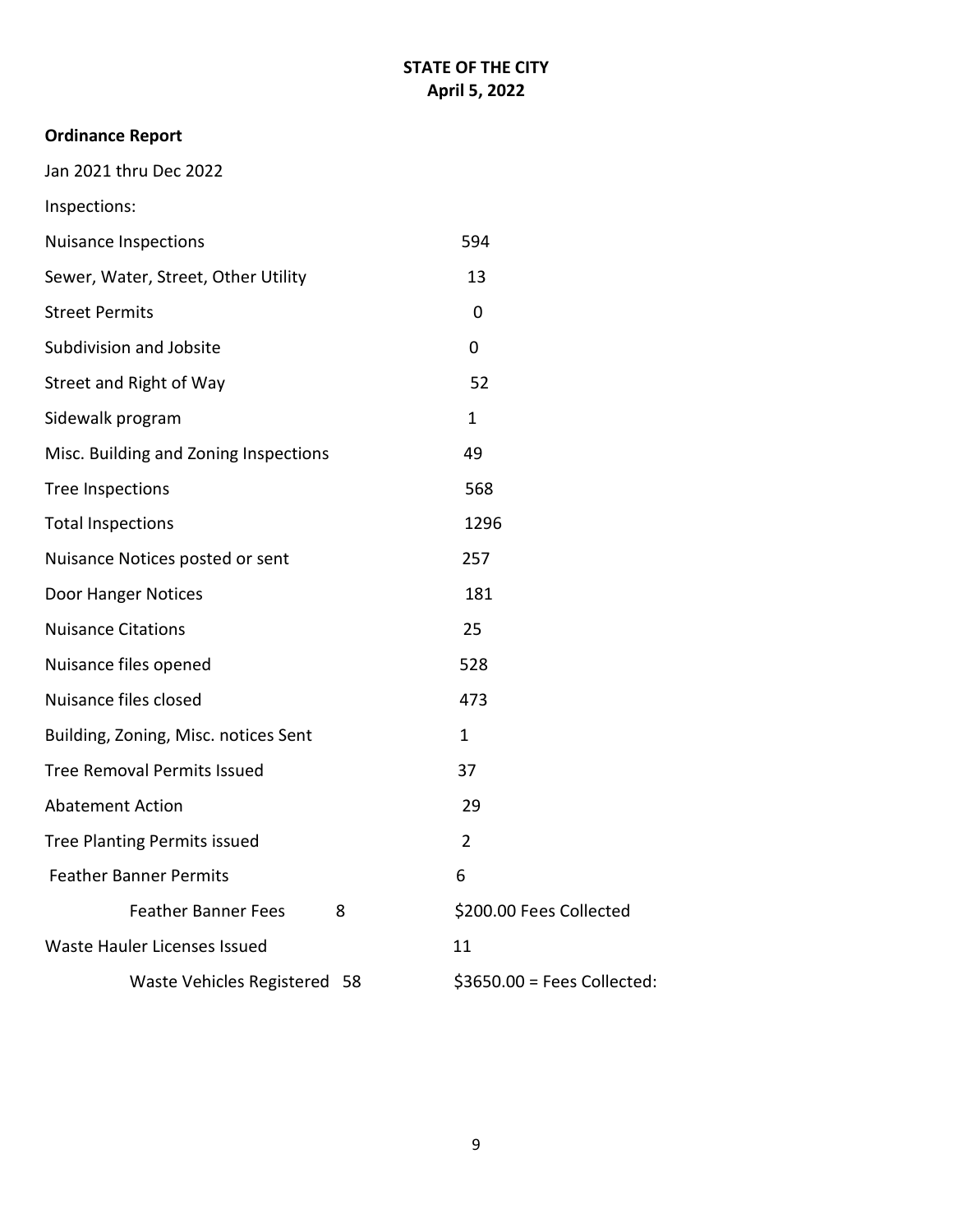**Events** in 2022 are in abundance.

In addition to the annual Music in the Parks on Saturdays in Washington Square from June 25 – August 27, 2022,

several other events have been confirmed, with additional requests for events still being received. As you can

see from the list shown below – downtown Ottawa will be a hub of activity for residents and tourists alike.

April 15, 2022 – September 16, 2022 – Third Friday Artisan Market

April 23, 2022 - March to Believe in Washington Square Park

May 5, 2022 - Regional Office of Education Open House in the Jordan Block

May 13, 2022 - Community Outdoor Movie Night

May 14, 2022 - Starved Rock Marathon, Half Marathon and 5K (Run Starved Rock Country-Robb Hasty)

May 30, 2022 - Memorial Day Ceremonies in Washington Square, preceded by the traditional Navy Mother's Wreath Ceremony at the Fox River Bridge

June 3, 4 & 5, 2022 - Ottawa 2 Rivers Wine Fest

June 15-18, 2022 – Ottawa Lions Club Carnival

June 17, 2022 – LaSalle County Cruiser's Cruise Night

August 5-7, 2022 - Craft and Vendor Show

August 6 & 7, 2022 - Art in the Park

August 6, 2022 - Car Show (LaSalle County Cruisers' Car Club)

August 7, 2022 - Touch A Truck

August 13, 2022 - Children's Business Fair

September 10, 2022 - Walk to End Alzheimer's Illinois

October 15, 2022 - Out of the Darkness Walk

November/December, 2022 - Chris Kringle Market – beginning Thanksgiving weekend and for three more weekends in December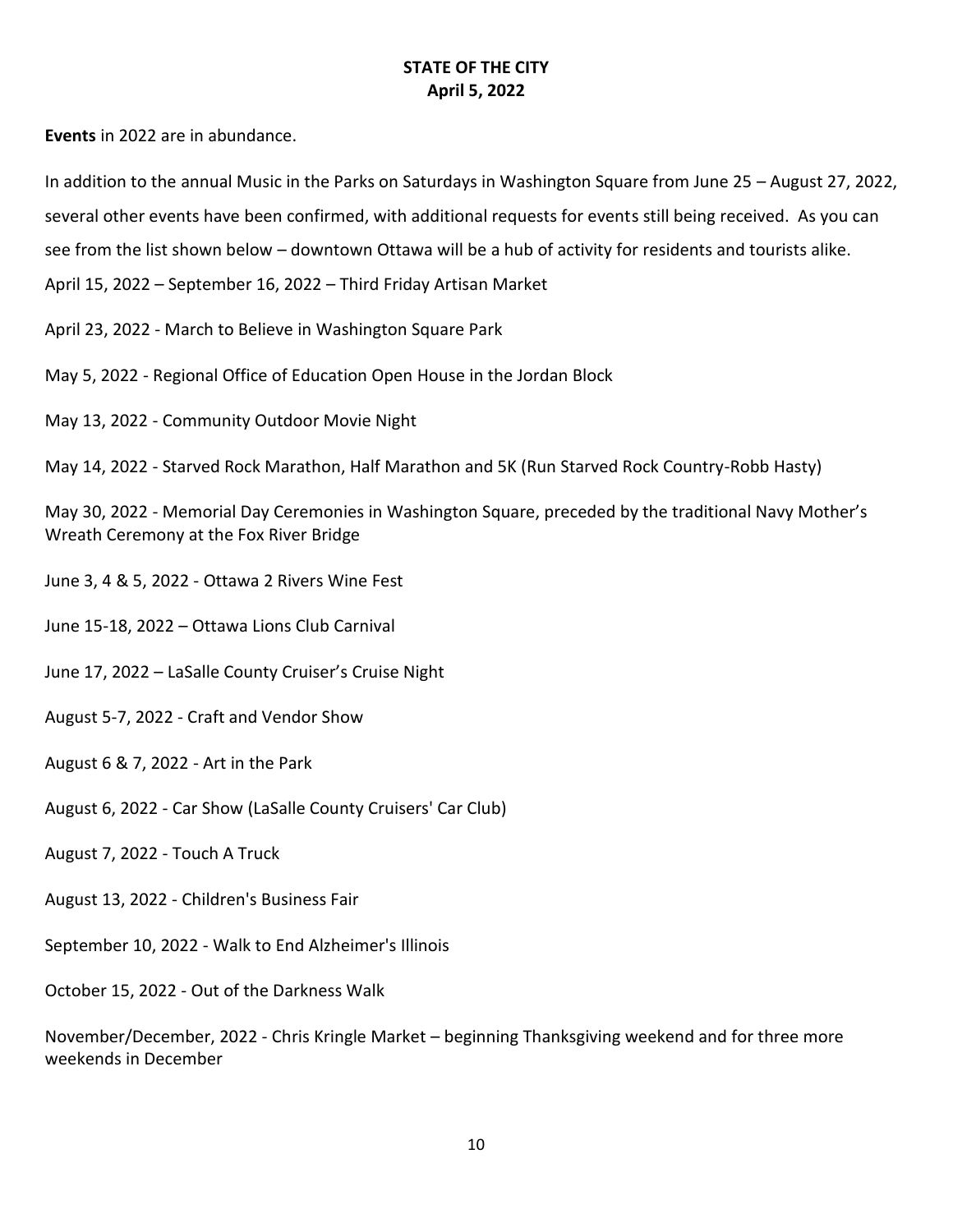#### **North Central Area Transit (NCAT)**

NCAT provides demand-response, door-to-door public bus transportation for the County of LaSalle, Monday through Friday, 7:30 am to 4:30 pm. There are no limitation or eligibility requirements for who can use NCAT. All NCAT's vehicles are lift-equipped, making the fleet of 31 buses and vans ADA accessible.

All rides must be scheduled in advance; NCAT will arrive at your pickup location at (or around) the requested time and take you to the front door of your destination, then return to take you back home (or wherever).

City of Ottawa, grantee and operator of the NCAT, partners with St. Margaret's Health – Peru (formally Illinois Valley Community Hospital) to meet the transportation needs of our large county. This partnership provides staff, vehicles, office space, and storage, allowing for more efficient use of vehicles (less empty miles/time) and better utilization of their vehicles and staff.

NCAT is proud to be LaSalle County's safest and most economical transit provider.

#### **Ridership**

Even though COVID-19 continued to impact our communities, NCAT saw a slow but steady increase in ridership over the past year as people began to get back to their daily activities.

By the end of fiscal year 2021 (July 1, 2020 – June 30, 2021) NCAT had provided 37,234 rides (down from 46,757 FY2020 & 51,948 FY2019). Of those 37,234 rides a majority were for medical (46%) or employment (26%) purposes.

To date (fiscal year 2022: July 1, 2021 – February 28, 2022), NCAT has provided 31,625 rides with medical trips at 40% and employment at 29%. We expect to see this increase continue.

NCAT currently provides rides to Peoria twice a month, and last summer, NCAT began providing transportation to Morris. NCAT is considering expanding services to other high demand or medically necessary destinations.

#### **Projects**

Last year a new parking lot was completed at the Transit Center at 1784 Chessie Lane, Ottawa and will hold up to 35 light- and medium-duty busses. Enhancements to the lot using Rebuild IL Grant funding is planned this